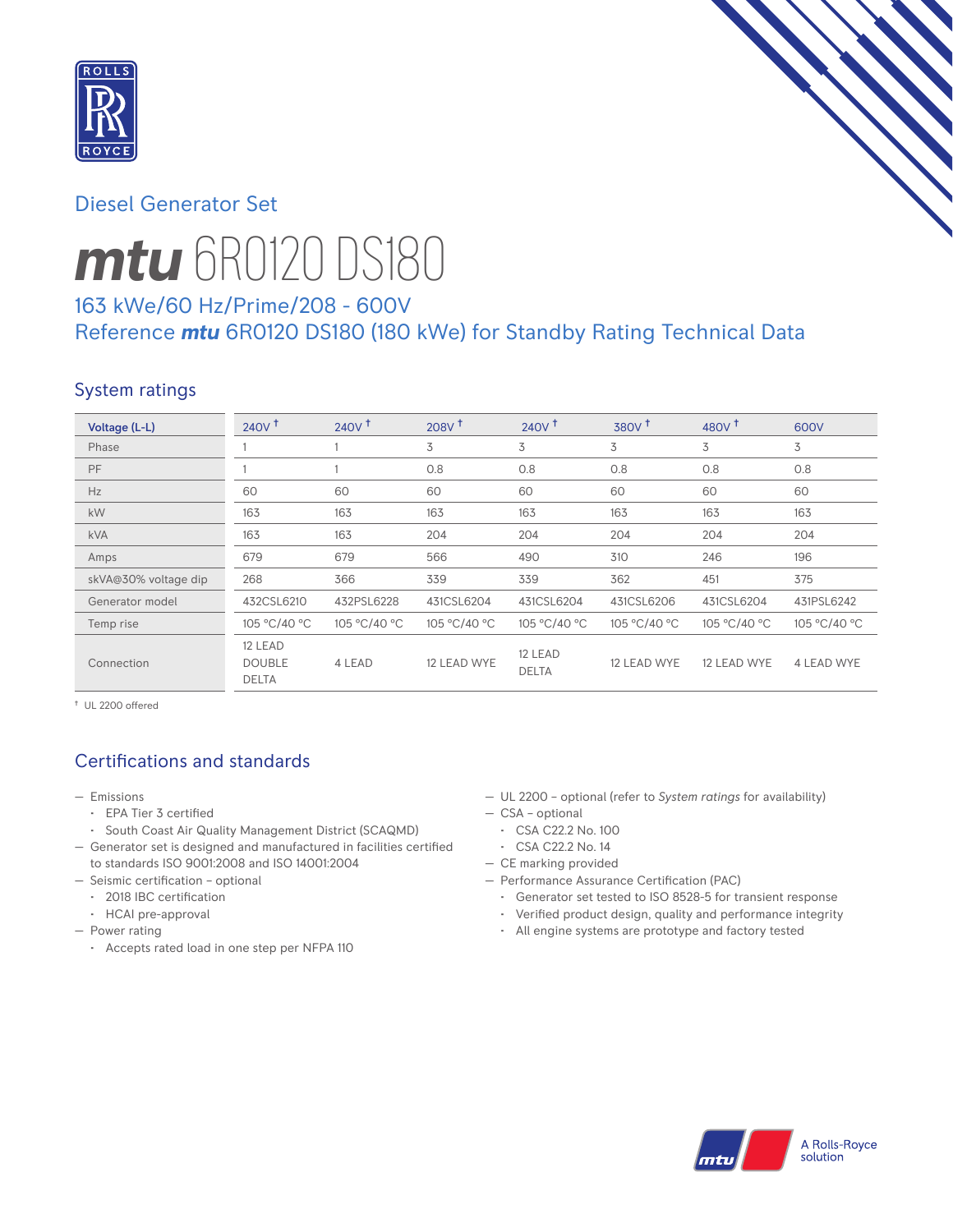## Standard features \*

- Single source supplier
- Global product support
- Two (2) Year/3,000 Hour Basic Limited Warranty
- OM926LA diesel engine
	- 7.2 liter displacement
	- 4-cycle
- Engine-generator resilient mounted
- Complete range of accessories
- Cooling system
	- Integral set-mounted
	- Engine-driven fan

# Standard equipment \*

#### Engine

- Air cleaners
- Oil pump
- Oil drain extension and shut-off valve
- Full flow oil filter
- Fuel filter with water separator
- Jacket water pump
- Thermostat
- Blower fan and fan drive
- Radiator unit mounted
- Electric starting motor 12V
- Governor electronic isochronous
- Base formed steel
- SAE flywheel and bell housing
- Charging alternator 12V
- Battery box and cables
- Flexible fuel connectors
- Flexible exhaust connection
- EPA certified engine

#### Generator

- NEMA MG1, IEEE, and ANSI standards compliance for temperature rise and motor starting
- Self-ventilated and drip-proof
- Superior voltage waveform
- Solid state, volts-per-hertz regulator
- $\pm$  1% voltage regulation no load to full load
- Brushless alternator with brushless pilot exciter
- 4 pole, rotating field
- 105 °C maximum prime temperature rise
- 1-bearing, sealed
- Flexible coupling
- Full amortisseur windings
- 125% rotor balancing
- 3-phase voltage sensing
- 100% of rated load one step
- 5% maximum total harmonic distortion
- Generator
	- Brushless, rotating field generator
	- 2/3 pitch windings
	- 300% short circuit capability with optional Permanent Magnet Generator (PMG)
- Digital control panel(s)
	- UL recognized, CSA certified, NFPA 110
	- Complete system metering
	- LCD display

### Digital control panel(s)

- Digital metering
- Engine parameters
- Generator protection functions
- Engine protection
- SAE J1939 Engine ECU Communications
- Windows®-based software
- Multilingual capability
- Communications to remote annunciator
- Programmable input and output contacts
- UL recognized, CSA certified, CE approved
- Event recording
- IP 54 front panel rating with integrated gasket
- NFPA 110 compatible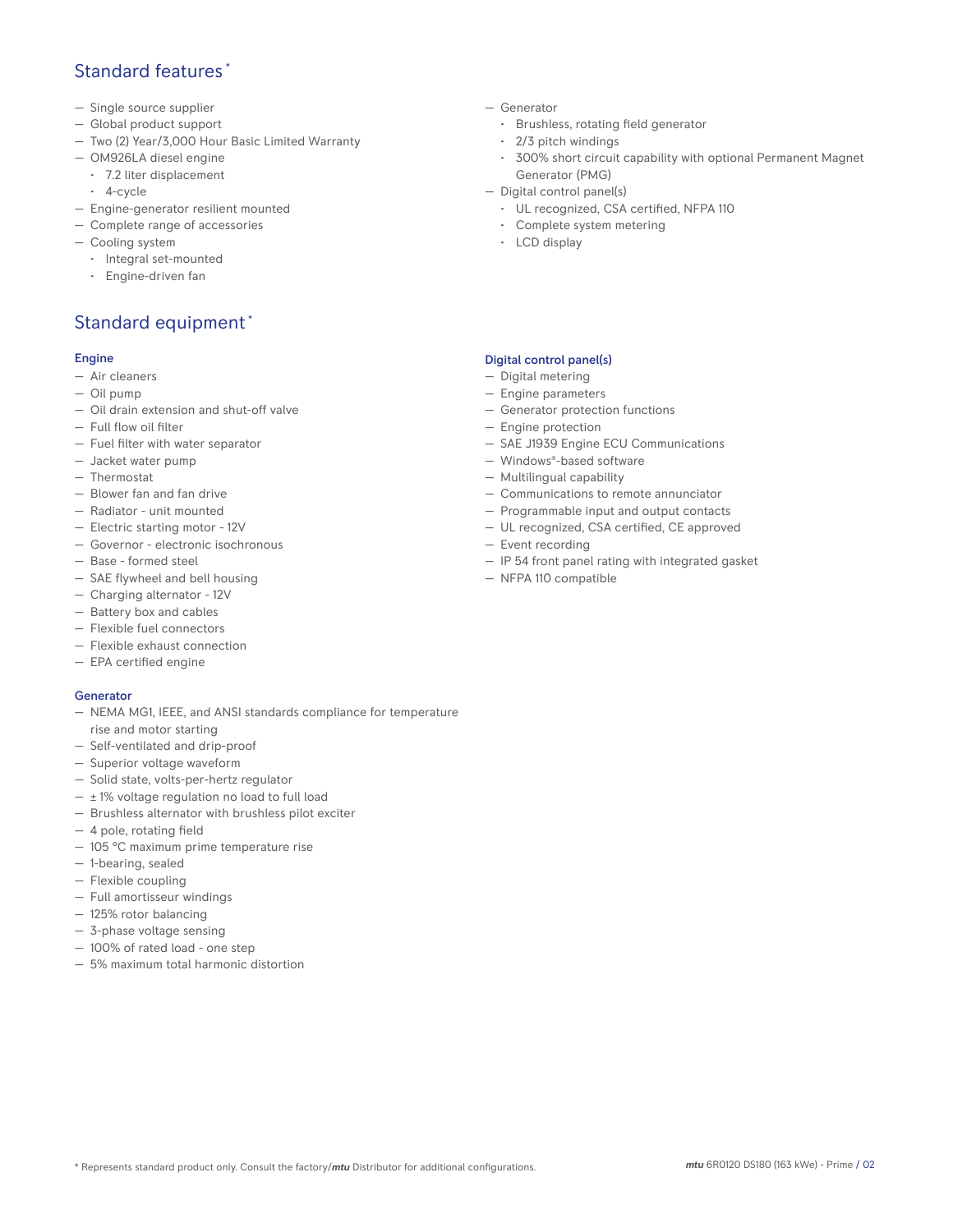# Application data

#### Engine

| Manufacturer                         | Mercedes-Benz   |
|--------------------------------------|-----------------|
| Model                                | OM926LA         |
| Type                                 | 4-cycle         |
| Arrangement                          | 6-inline        |
| Displacement: $L$ (in <sup>3</sup> ) | 7.2(439)        |
| Bore: cm (in)                        | 10.6(4.17)      |
| Stroke: cm (in)                      | 13.6 (5.35)     |
| Compression ratio                    | 17.5:1          |
| Rated rpm                            | 1.800           |
| Engine governor                      | MR2 / CPC4-ECAN |
| Maximum power: kWm (bhp)             | 225 (302)       |
| Steady state frequency band          | ± 0.25%         |
| Air cleaner                          | dry             |
| <b>Liquid capacity</b>               |                 |
|                                      |                 |

## Total oil system: L (gal) 29 (7.7) Engine jacket water capacity: L (gal) 10 (2.6)<br>System coolant capacity: L (gal) 24.1 (6.4) System coolant capacity: L (gal)

### Electrical Electric volts DC 12 Cold cranking amps under -17.8 °C (0 °F) 950 Batteries: group size 31 Batteries: quantity 1

#### Fuel system

| $-6$ JIC     |
|--------------|
| $3/8"$ ID    |
| $-6$ JIC     |
| $3/8"$ ID    |
| 2.6(8.5)     |
| diesel #2    |
| 330.5 (87.3) |
|              |

## Fuel consumption\*

| <b>Fuel Consumption</b><br>At 100% of power rating: L/hr (gal/hr)<br>At 75% of power rating: L/hr (gal/hr)<br>At 50% of power rating: L/hr (gal/hr) | 44.7 (11.8)<br>32.2(8.5)<br>22(5.8) |
|-----------------------------------------------------------------------------------------------------------------------------------------------------|-------------------------------------|
| * Based on 431CSL6204 480 volt generator set                                                                                                        |                                     |
| Cooling - radiator system                                                                                                                           |                                     |
| Ambient capacity of radiator: °C (°F)<br>Maximum restriction of cooling air:                                                                        | 50 (122)                            |
| intake and discharge side of radiator: kPa (in. H <sub>2</sub> O)                                                                                   | 0.12(0.5)                           |
| Water pump capacity: L/min (gpm)                                                                                                                    | 143(37)                             |
| Heat rejection to coolant: kW (BTUM)                                                                                                                | 82.4 (4,686)                        |
| Heat rejection to air to air: kW (BTUM)                                                                                                             | 52.7 (2,997)                        |
| Heat radiated to ambient: kW (BTUM)                                                                                                                 | 32.9 (1,871)                        |
| Fan power: kW (hp)                                                                                                                                  | 15.6(22.1)                          |
| Air requirements                                                                                                                                    |                                     |
| Aspirating: *m <sup>3</sup> /min (SCFM)                                                                                                             | 13.9 (491)                          |
| Air flow required for radiator                                                                                                                      |                                     |
| cooled unit: *m <sup>3</sup> /min (SCFM)                                                                                                            | 408 (14,408)                        |
| Remote cooled applications; air flow required for                                                                                                   |                                     |
| dissipation of radiated generator set heat for a                                                                                                    |                                     |
| maximum of 25 °F rise: *m <sup>3</sup> /min (SCFM)                                                                                                  | 120.2 (4,245)                       |
| * Air density = $1.184 \text{ kg/m}^3$ (0.0739 lbm/ft <sup>3</sup> )                                                                                |                                     |
| <b>Exhaust system</b>                                                                                                                               |                                     |
| $C_{22}$ to me over we fate all $0^{\circ}$ $(0\Gamma)$                                                                                             | AET (OLE)                           |

| Gas temperature (stack): °C (°F)                            | 457 (855)    |
|-------------------------------------------------------------|--------------|
| Gas volume at stack temperature: m <sup>3</sup> /min (CFM)  | 40.9 (1.444) |
| Maximum allowable back pressure at                          |              |
| outlet of engine, before piping: kPa (in. H <sub>2</sub> 0) | 10.5(42)     |
|                                                             |              |